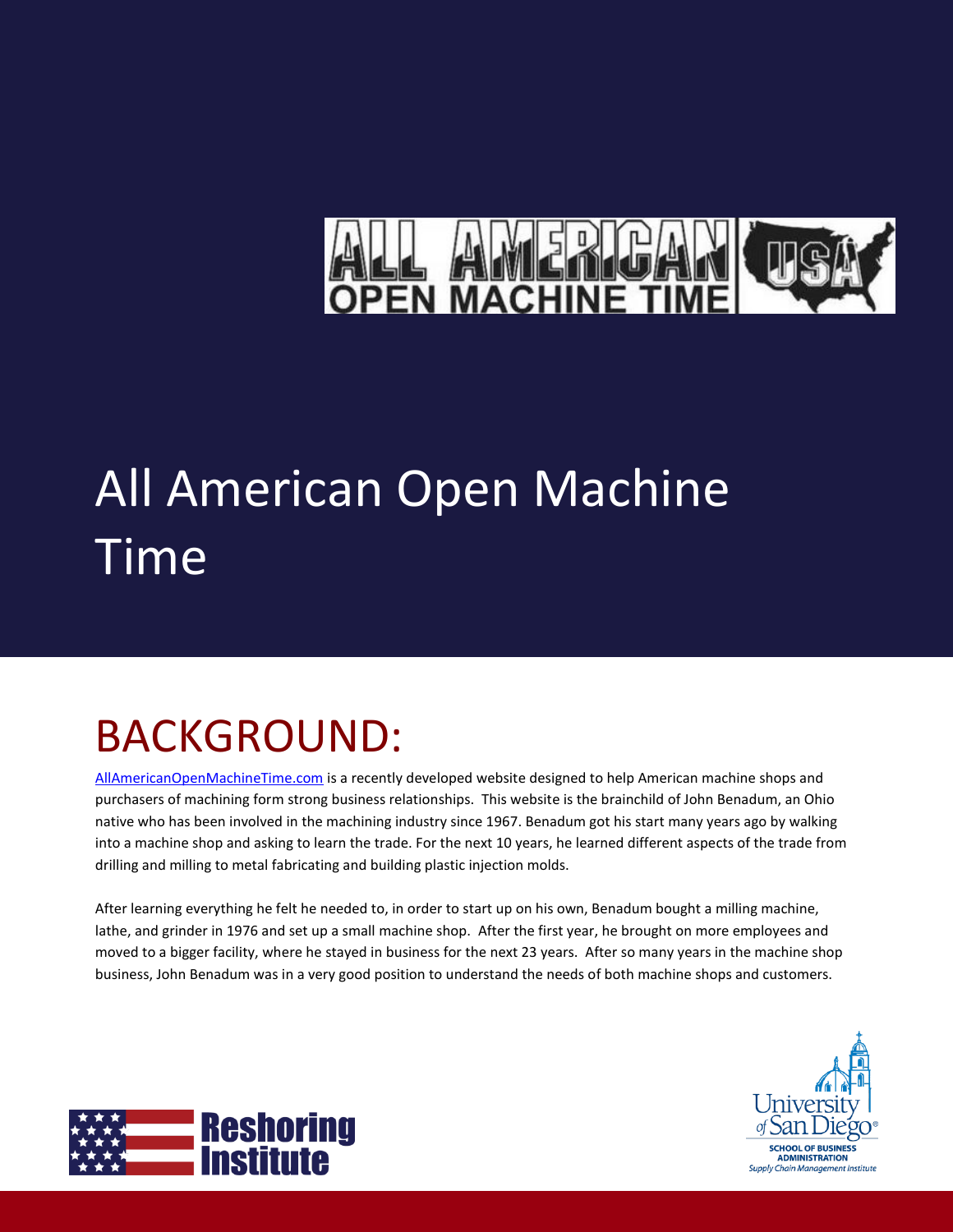"ONE OF THE MOST SIGNIFICANT PROBLEMS IN A MACHINE SHOP ENVIRONMENT IS MACHINE IDLE TIME."



#### THE PROBLEM AND THE SOLUTION: HOW TO FILL IDLE TIME

One of the most significant problems in a machine shop environment is machine idle time. The machines, representing significant capital investment, need high utilization rates to justify ROI and decrease the payback period. However, connecting with customers and finding jobs to fit the irregularly scheduled machine idle time is a difficult business problem to solve. Over the years, others have attempted solutions to this problem, but the cost to both buyers and sellers for small jobs is often prohibitive. There was no low-cost alternative to connect sellers of machine time with buyers who needed machining services.

John Benadum's experience over nearly 50 years in the industry led him to create the website

[www.AllAmericanOpenMachineTime.com,](http://www.allamericanopenmachinetime.com/) a resource where machine shops with idle capacity can showcase their capabilities and easily connect with perspective customers. This resource will allow shops to solve the problem of idle machine time, the economic bane of the machine shop industry where many operate on very tight budgets.

Machine shops operate on a different business model than many other competing manufacturing industries do in the United States. Instead of undergoing a cycle of continuous production like most manufacturing facilities, job shops work on a case-by-case basis to produce mostly specialized and small batch products for specific uses. For example, a company wanting millions of plastic injection molded toys would likely go to a large-scale manufacturer, but they would need to hire a job shop to make the initial molds for their product first. Because of their more specialized usages, job shops do not usually experience the same kind of consistent demand that their larger industrialized counterparts do, and this can lead to a struggle to maintain a full load of business.

Idle time in the machine shop industry is known as "open machine time" and helping machine shops fill this capacity is the core of what the website accomplishes. To this end, John named his product All American Open Machine Time, AAOMT, which describes the problem that the web site solves for American machine shops. Every shop that is on AAOMT has the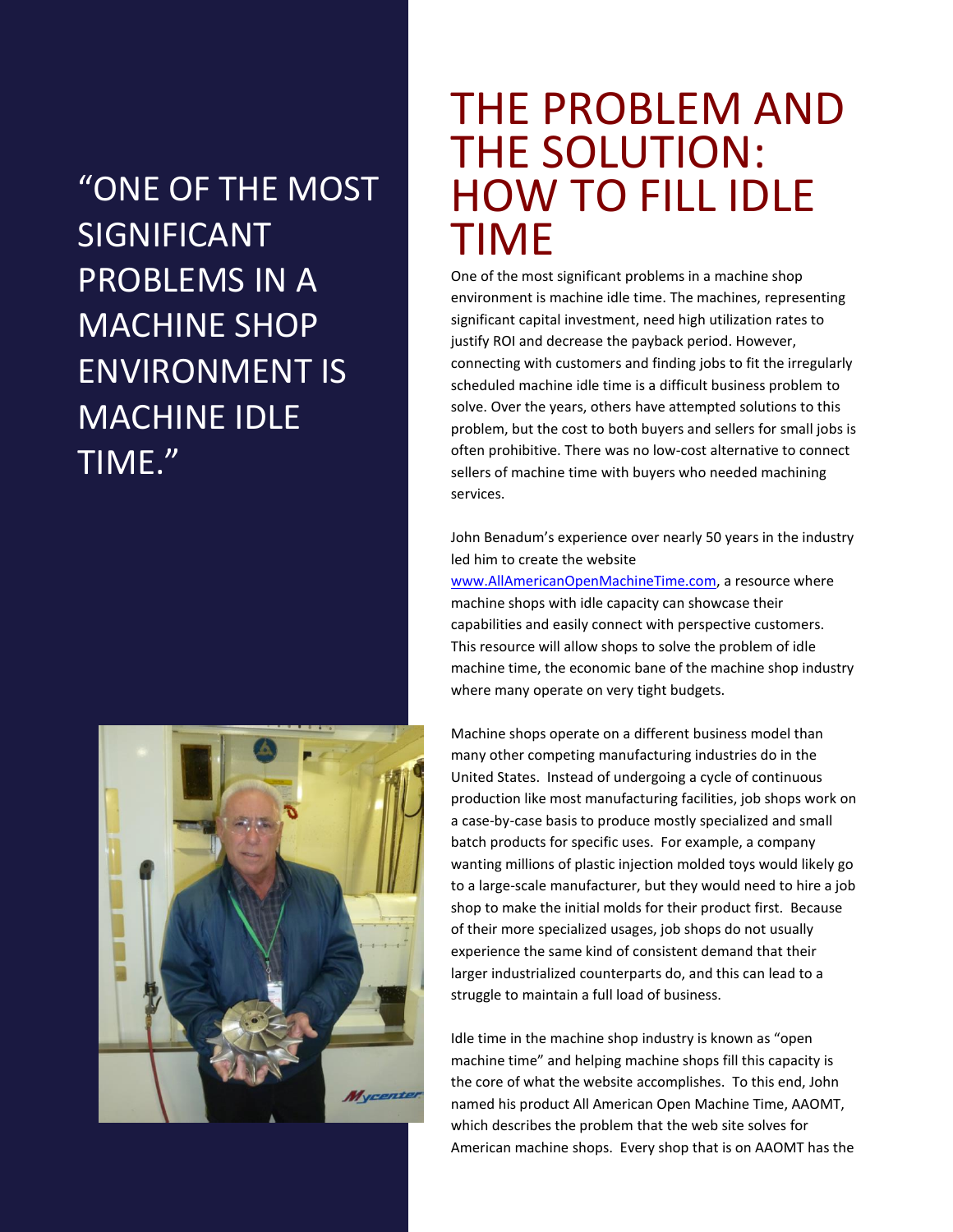same format; they showcase their machines with a picture, list their capacity and their certifications, and describe their quality standards. This way, purchasing agents, engineers, and buyers can understand quickly if the shop will have the ability to produce the part they want. The prospective client can then contact the machine shop directly, and develop a plan to work together to build a finished product. Currently, most of the shop listings are geographically located around the Greater Cleveland area but the web site is capable of facilitating business nationwide.

### BUSINESS MODEL

All American Open Machine Time (AAOMT) is a platform to encourage handshake relationships between purchasers and the machine shops who fabricate finished products. As is becoming too common in the modern manufacturing world, purchasers are mostly concerned about getting the lowest price possible. This leads to distrust between buyers and sellers who lose sight of the goal of building more valuable long-term relationships. The AAOMT platform alleviates this problem by setting up direct contacts between buyers and sellers of machining services and facilitating back-and-forth communication. The AAOMT website is currently free for machine shops to advertise one category of their open machine time. The list of participants is growing and AAOMT hopes to have 150 different shops posted and looking for work through the site soon. After the 150 categories are filled, there will be a subscription fee for that same listing service.

The use of the AAOMT website for inquiries and research by buyers and purchasing agents is free, safe and easy to use and there is no registration needed to view the contractor's information. $1$  While there are other sites that offer similar services, none is positioned to be as effective at producing long-lasting business partnerships. John has personal experience with two of the largest and most well known open machine time registries. In all of his experience, these sites are relatively much more expensive and many times ineffective. AAOMT's goal is to help machine shops keep their capacity filled and remain busy year around, without requiring them to break the bank.

#### THE RESHORING **CONNECTION**

All American Open Machine Time has the potential to become one of the largest resources for companies who want to manufacture their products domestically. A recent survey indicated that upwards of 54% of American companies over \$1 billion in revenue are Reshoring now or open to the idea of Reshoring. These companies find it challenging to do so at a reasonable cost. Through All American Open Machine Time, prospective companies will be able to evaluate options for domestic production, and quickly and easily get in touch with domestic suppliers.

AAOMT has already facilitated some new business for machine shops in the greater Cleveland area, and as it continues to grow, more shops in other regions of the country will be accessible on line. AAOMT will help American companies evaluate the United States as their manufacturing location first, before having to search abroad. The advantages of domestic production are significant including:

- Shortened lead times
- Improved quality control
- Rapid engineering changes
- Fast prototyping
- IP protection
- Competitive pricing of idle machine time

The obvious benefits to machine shops include exposure to new customers and improved machine utilization.

AAOMT is an innovative step forward in assisting companies considering Reshoring. This low-cost on-line solution is expected to become an important link in bringing manufacturing back to the US.